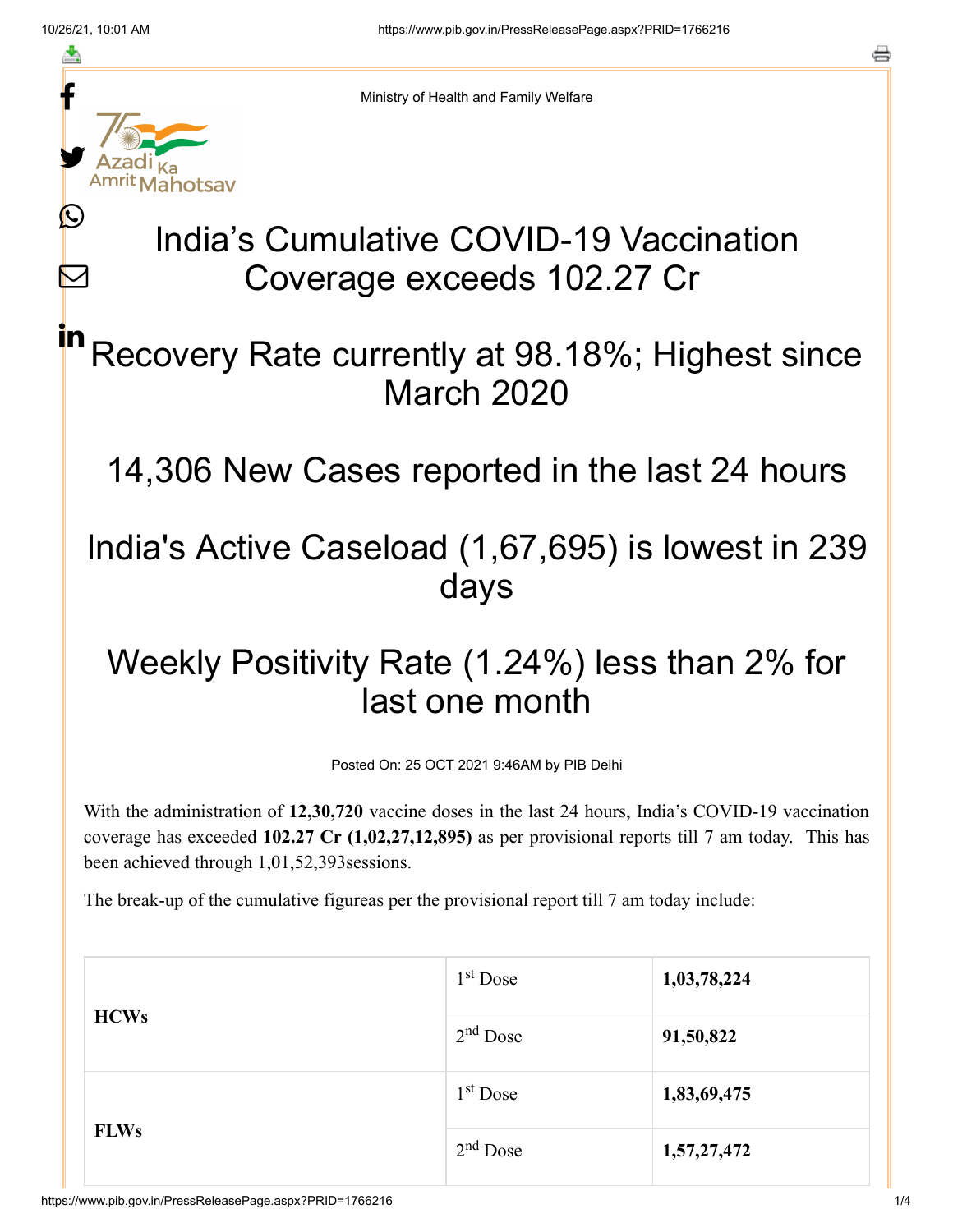| f          |                                            | 1 <sup>st</sup> Dose | 40,72,14,067   |
|------------|--------------------------------------------|----------------------|----------------|
|            | Age Group 18-44 years                      | $2nd$ Dose           | 12,62,73,063   |
| $\bigcirc$ |                                            | $1st$ Dose           | 17,20,53,801   |
|            | Age Group 45-59 years<br>$\color{red}\sum$ | $2nd$ Dose           | 9,11,69,536    |
|            |                                            | $1st$ Dose           | 10,81,37,930   |
| in         | Over 60 years                              | $2nd$ Dose           | 6,39,04,274    |
|            | <b>Total</b>                               |                      | 1,02,27,12,895 |

The recovery of **18,762** patients in the last 24 hours has increased the cumulative tally of recovered patients (since the beginning of the pandemic) to **3,35,67,367.**

Consequently, India's recovery rate stands at **98.18%**. Recovery Rate is currently at its highest peak since March 2020.



Sustained and collaborative efforts by the Centre and the States/UTs continue the trend of less than 50,000 Daily New Cases that is being reported for 120 consecutive days now.

**14,306 new cases** were reported in the last 24 hours.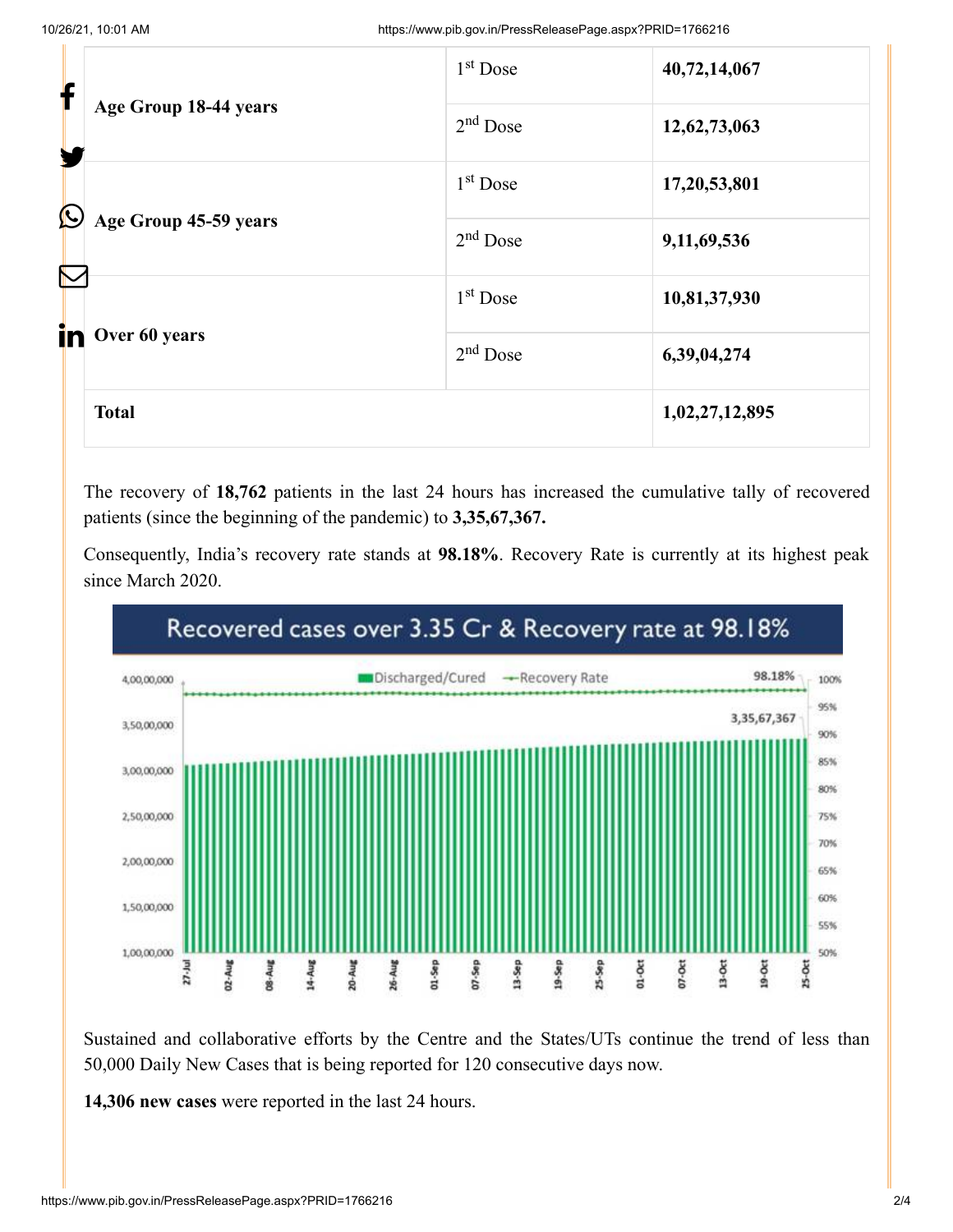10/26/21, 10:01 AM https://www.pib.gov.in/PressReleasePage.aspx?PRID=1766216



The Active Caseload remains below 2 lakh mark and is presently at **1,67,695 which is lowest in 239 days.** Active cases presently constitute **0.49%** of the country's total Positive Cases, which **is lowest since March 2020.**



The testing capacity across the country continues to be expanded. The last 24 hours saw a total of 9,98,397tests being conducted. India has so far conducted over **60.07 Cr (60,07,69,717**) cumulative tests.

While testing capacity has been enhanced across the country, **Weekly Positivity Rate at 1.24% remains less than 2% for the last 31 days now.** The **Daily Positivity rate reported to be1.43%.** The daily Positivity rate has remained below2% for last 21 days and below 3% for 56 consecutive days now.